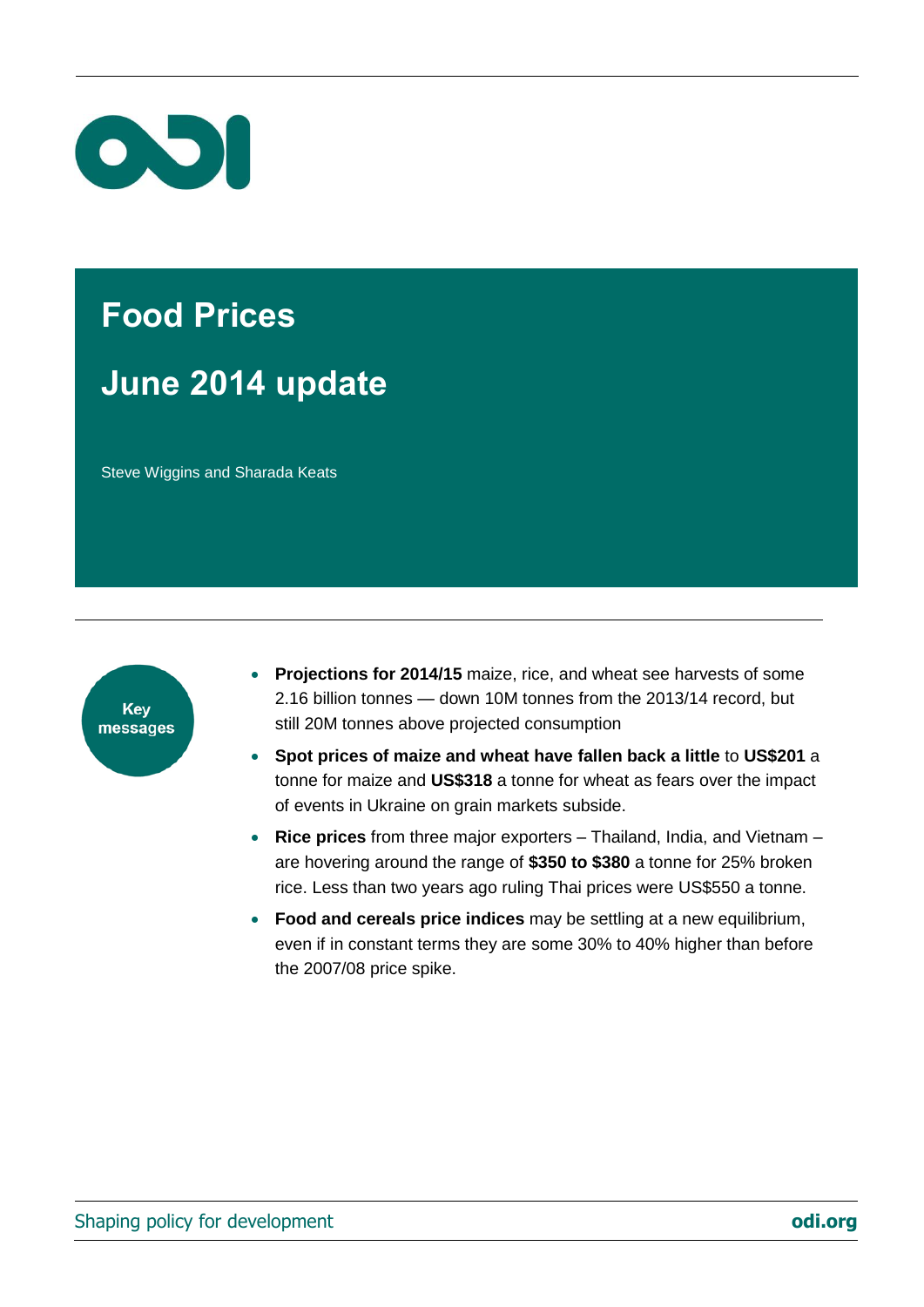# <span id="page-1-0"></span>**Contents**

| <b>Contents</b>                   | ii. |
|-----------------------------------|-----|
| Recap from earlier updates        | ii. |
| Key developments since April 2014 | 1   |
| Supply                            | 1   |
| Maize                             |     |
| Wheat                             | 2   |
| Rice                              | 3   |
| Harvest prospects                 | 3   |
| Cereals prices on world markets   | 5   |
| Commodity indices                 | 7   |
| Commentary                        | 9   |

## <span id="page-1-1"></span>**Recap from earlier updates**

- Good harvests of maize and wheat since early 2013 have allowed maize and wheat prices to ease back from the highs of September 2012.
- Rice prices which were high but stable over much of 2011 and 2012 fell in 2013. The substantial gap between Thai prices and those of other leading exporters which opened in the last year disappeared by the end of 2013.
- The Thai government suspended its rice paddy pledging programme in early 2014. The new government seems unlikely to reverse that.
- Fears over events in Ukraine in early 2014 caused maize and wheat prices to rise, but these look more like temporary interruptions to a falling trend.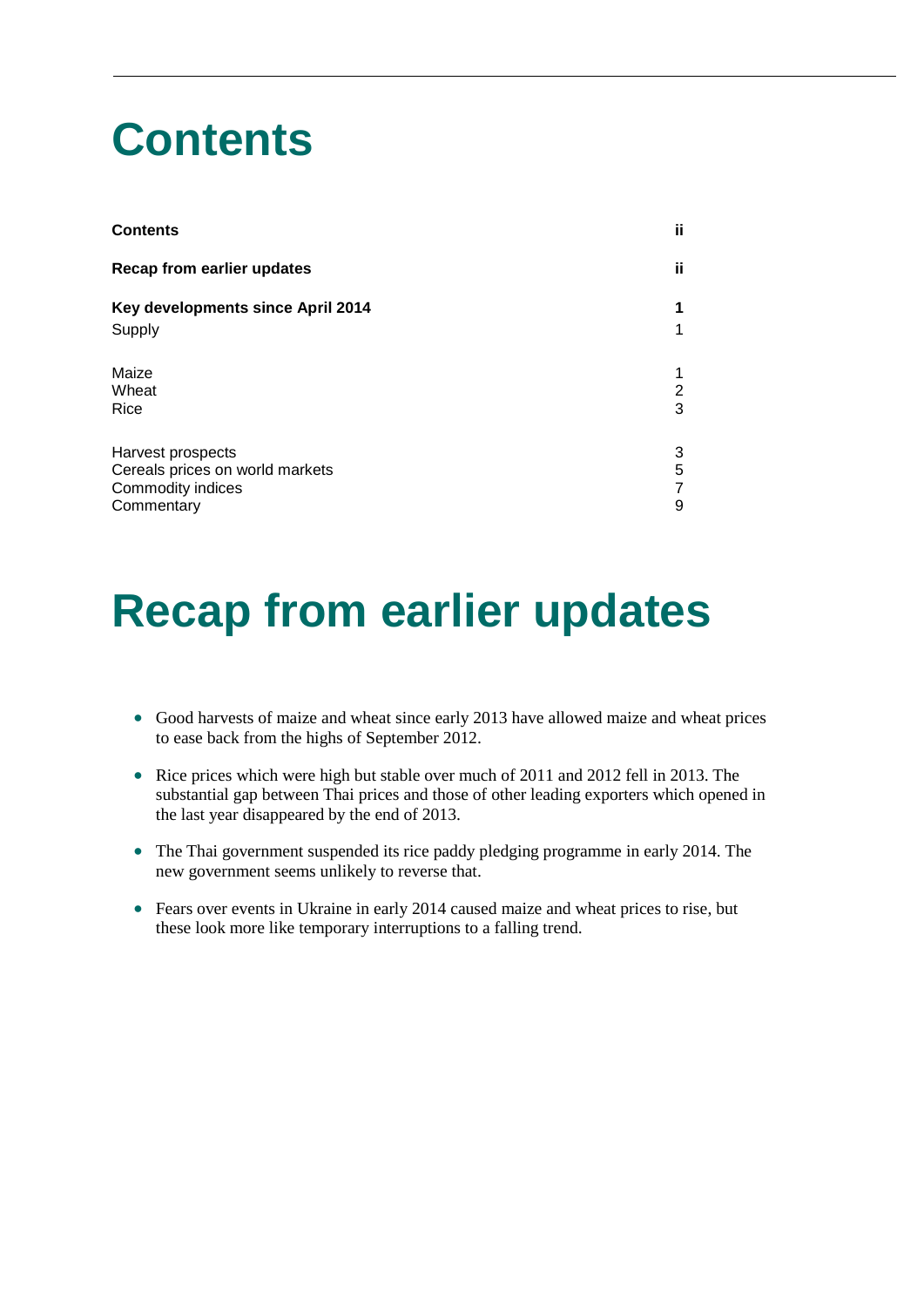# <span id="page-2-0"></span>**Key developments since April 2014**

## <span id="page-2-1"></span>**Supply**

consumption

Bumper cereals harvests seen in 2012/13 High prices in 2012 and 2013 led farmers across the world to plant greater areas and intensify cultivation. With no major harvest failures, global maize, rice, and wheat produced in 2013/14 set a new record, reaching some 2.17 billion tonnes combined (USDA estimate). *2014/15 early projections* expect production to exceed Maize, rice, and wheat production in 2014/15 is projected to be 2.16 billion tonnes down almost 10M tonnes from 2013/14's record, but nonetheless greater than consumption by 20M tonnes (USDA WASDE, June 11 2014).

#### **Figure A: World maize, rice, and wheat production and consumption, 2005/06 to 2014/15 forecast**



*Source: Data from USDA FAS (June 2014 forecast). Note: Rice is milled equivalent.* 

#### <span id="page-2-2"></span>**Maize**

World *maize* projections good

World maize harvests for 2014/15 of **981M** tonnes are predicted, just 1M tonnes below 2013/14's record. Production is again expected to exceed consumption with stocks expected to be rebuilt by some 14M tonnes — the fourth consecutive year of restocking allowing the stock-to-use ratio to climb to 19%, see Figure B.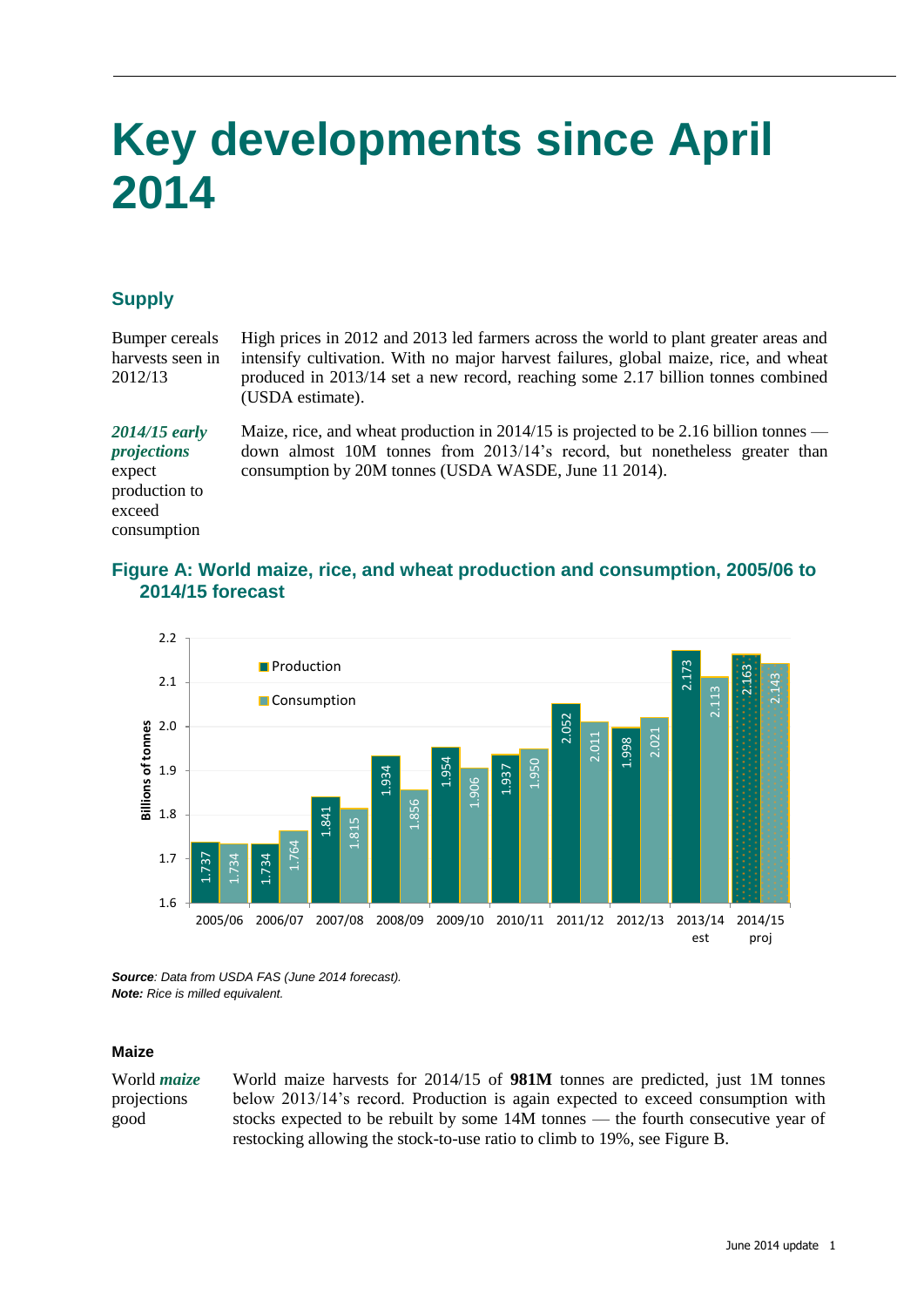

### **Figure B: World maize production, consumption, ending stocks and stock ratios, 2005/06 to 2014/15 projection [at June 2014]**

<span id="page-3-0"></span>*Source: Data from USDA. Note: STUR (stock-to-use ratio) expresses ending stocks as a percent of total consumption.* 

#### **Wheat**

High world *wheat* harvest also projected Worldwide, wheat harvests for 2014/15 are projected to be **702M** tonnes, down by 12M tonnes from the 2013/14 record, but greater than projected consumption of 697M tonnes. Stocks and stock-to-use ratios will rise a little – see Figure C.



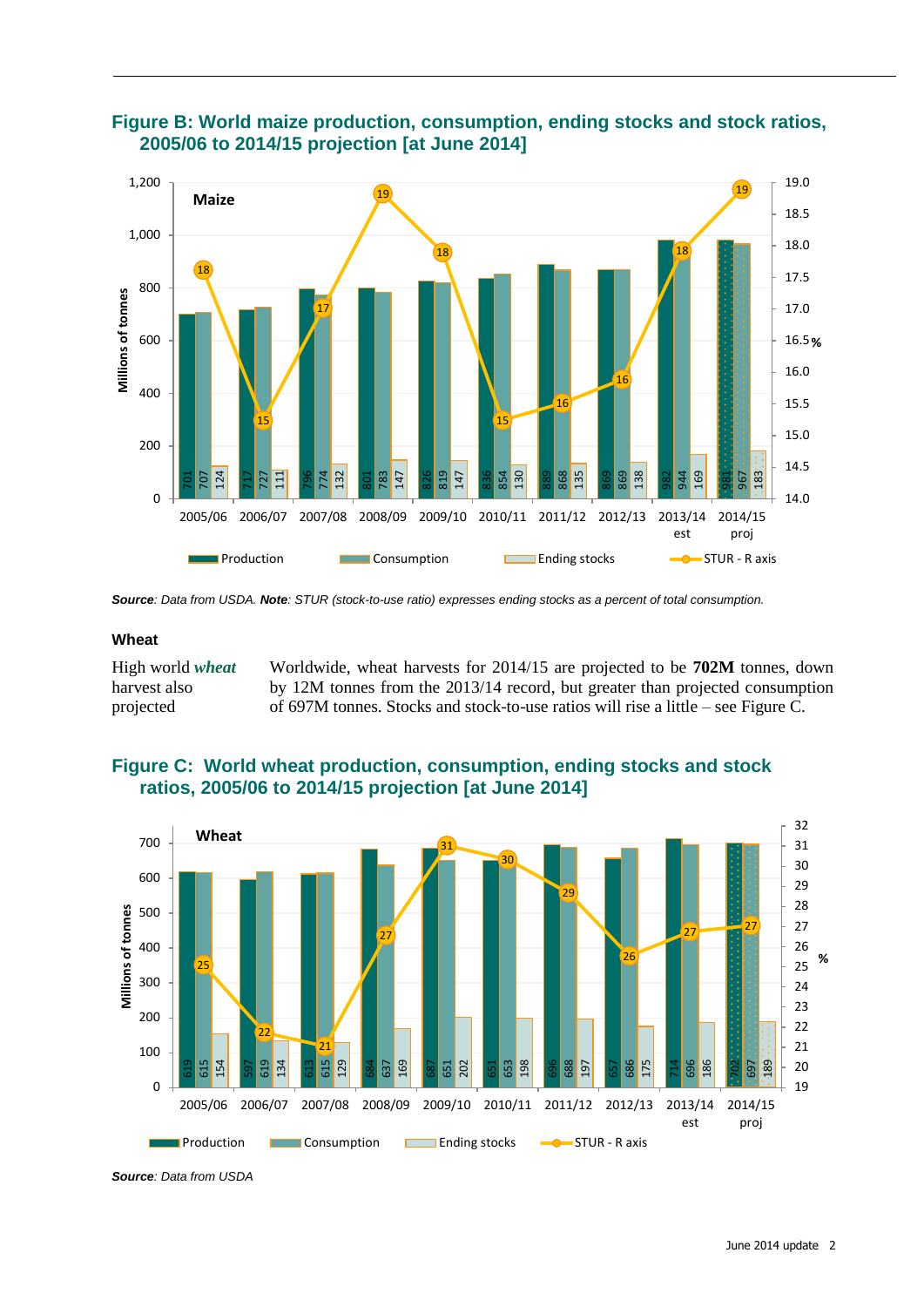#### <span id="page-4-0"></span>**Rice**

*Rice* projected to set new record Rice production is forecast to reach a new record high of 481M tonnes of milled rice in 2014/15, 4M tonnes more than last year. Consumption, however, is projected to almost equal production, and stocks should fall slightly, see Figure D.



#### **Figure D: World rice production, consumption, exports, ending stocks and stock ratios, 2005/06 to 2014/15 projection [at June 2014]**

*Source: Data from USDA. Note: Rice is expressed on a milled basis.* 

*Stocks: The difference between production and consumption does not equate to changes in ending stocks, as ending stocks are calculated using production, consumption, imports, and exports: but USDA's estimates for imports and exports globally are not the same (for instance, in 2012/13, USDA estimated some 36.1 million tonnes of rice would be imported, and some 39 million tonnes*  exported). Hence the small differences between the implicit stock change of production minus consumption, as opposed to the *fuller estimate.* 

#### <span id="page-4-1"></span>**Harvest prospects**

*US wheat* hit by some dryness; *US maize* prospects good

While dry weather in the US is expected to reduce the 2014/15 wheat harvests by 9% on last year, better prospects in other parts of the world more than offset this.

Maize production in the world's biggest grower is again set to be high, slightly more than last year's harvest. Yields per hectare, at 10.4 tonnes, are expected to set a new record, see Figure E.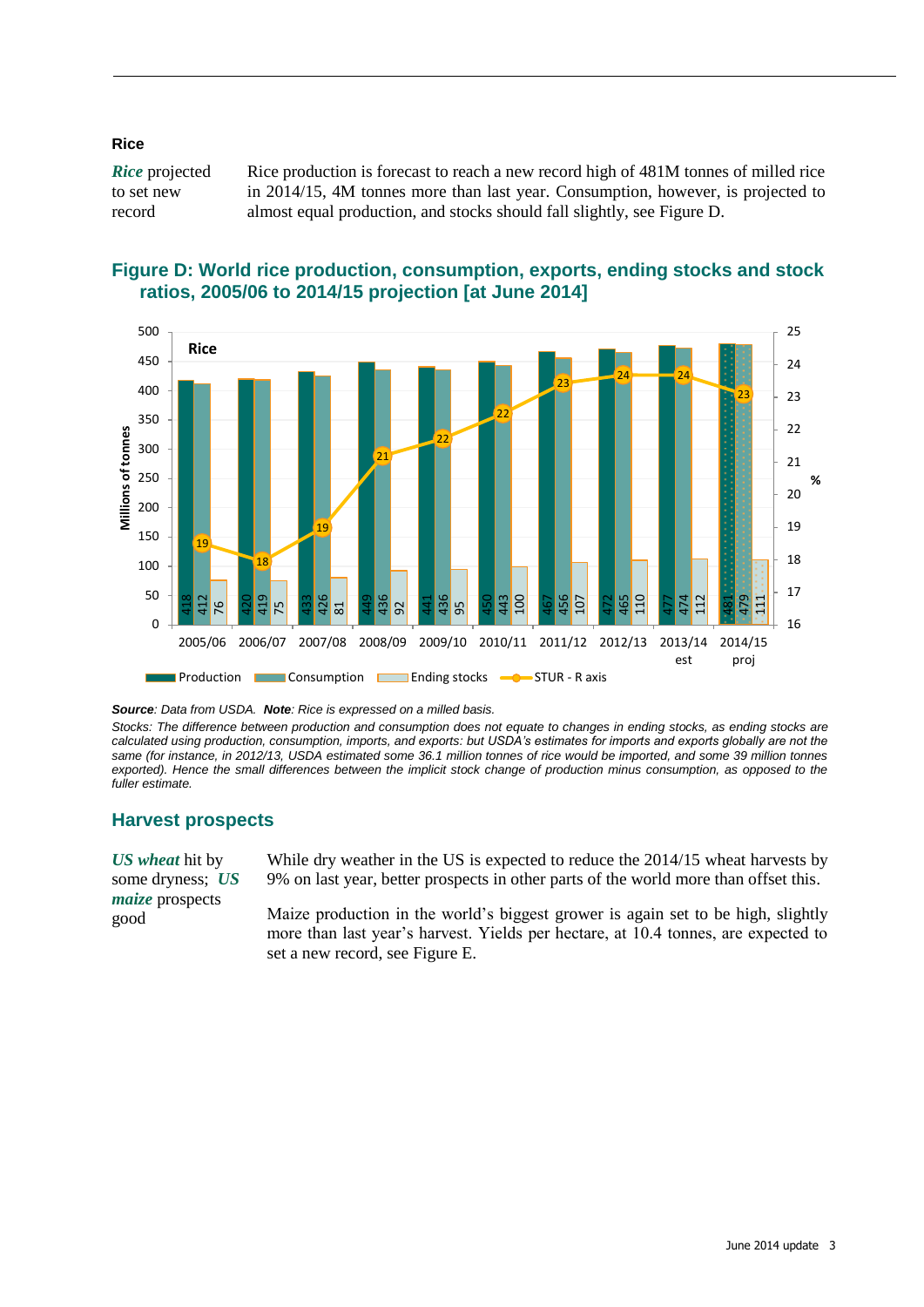



*Source: Data from USDA FAS PSD, June 2014 projection*

*Black Sea region*; so far so good

Though events in Ukraine spooked markets earlier in the year, USDA's projections of maize and wheat production from Ukraine and the region more widely are only slightly lower than they were in 2013/14, and still higher than the year before that: see Figure F. Ukraine is again projected to be the world's fifth highest maize producer<sup>1</sup> in  $2014/15$ .



## **Figure F: Black Sea top producers**

*Source: Data from USDA FAS PSD, June 2014 projection*

<sup>1</sup> After US, China, Brazil, and EU (USDA FAS does not disaggregate the EU into member states).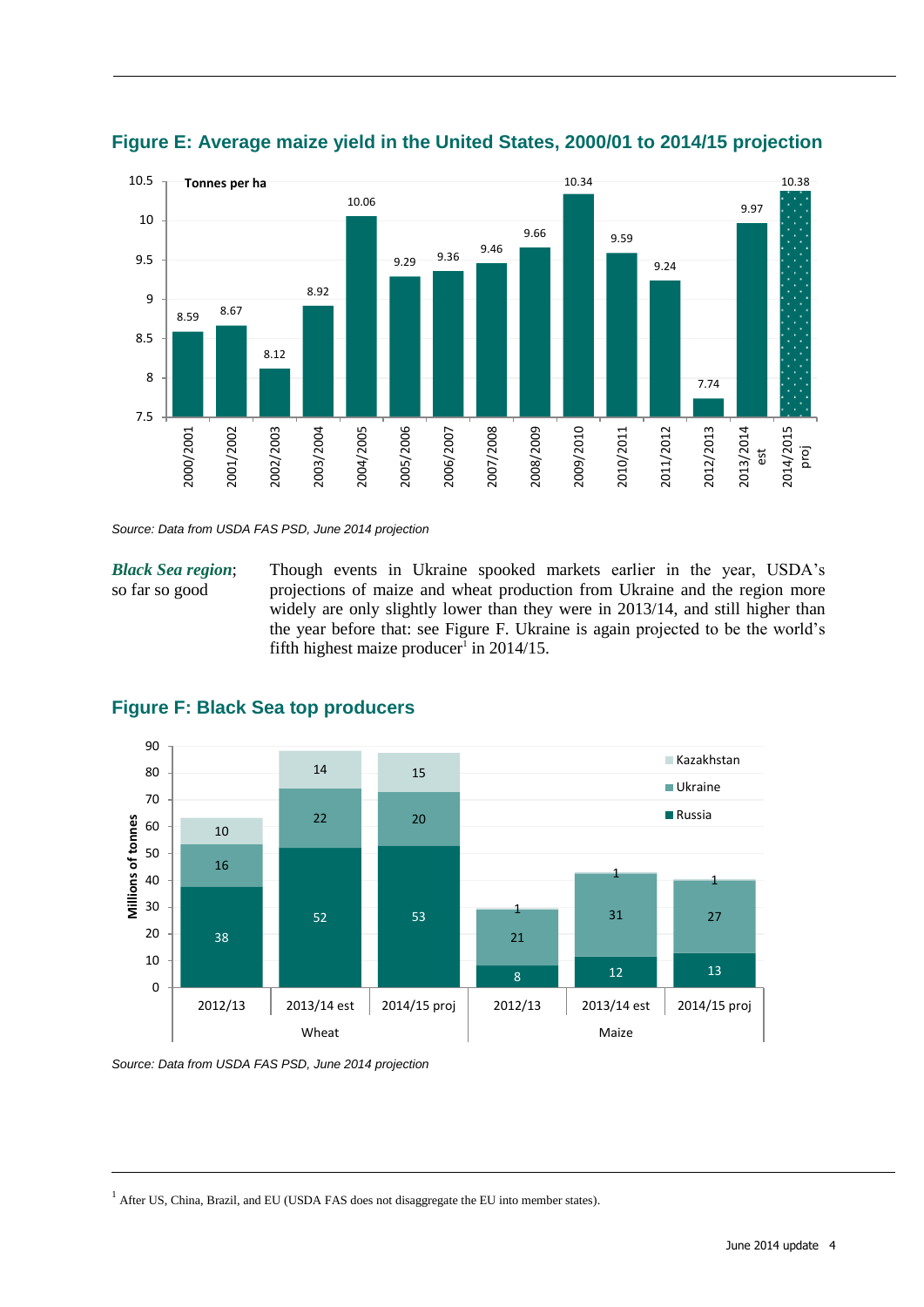#### <span id="page-6-0"></span>**Cereals prices on world markets**

*Spot prices* for maize and wheat edging back down Although bumper harvests in the last year were driving down *spot prices for maize and wheat* until late January 2014, prices turned up again, largely owing to events in Ukraine spooking importers, and fears of dry conditions damaging the US winter wheat crop.

> From late January to early May 2014, maize prices rose by US\$30 a tonne, or 15%, while wheat prices rose by US\$81 a tonne, or 28%; but both have since begun falling back. By the second week of June maize and wheat prices stood at **US\$201** and **US\$318** a tonne, respectively, down US\$25 and US\$48 per tonne from their May peaks — see Figure G.

> With healthy prospects for crops growing in the Northern Hemisphere now, it is likely those falls will continue.



**Figure G: Maize and wheat weekly spot prices from Jan 2012 to June 2014**

*Source: FAO EST*

*Note: Prices are weekly, to the week ending June 13, 2014*

*Maize futures* sliding back down

With good prospects for crops in the Northern hemisphere for 2014, futures prices, which rose in response to uncertainties in Ukraine, have been falling. By June 13 2014, maize futures at US\$175 a tonne were some US\$26 lower than spot prices, see Figure G. Traders expect spot prices to fall in the foreseeable future.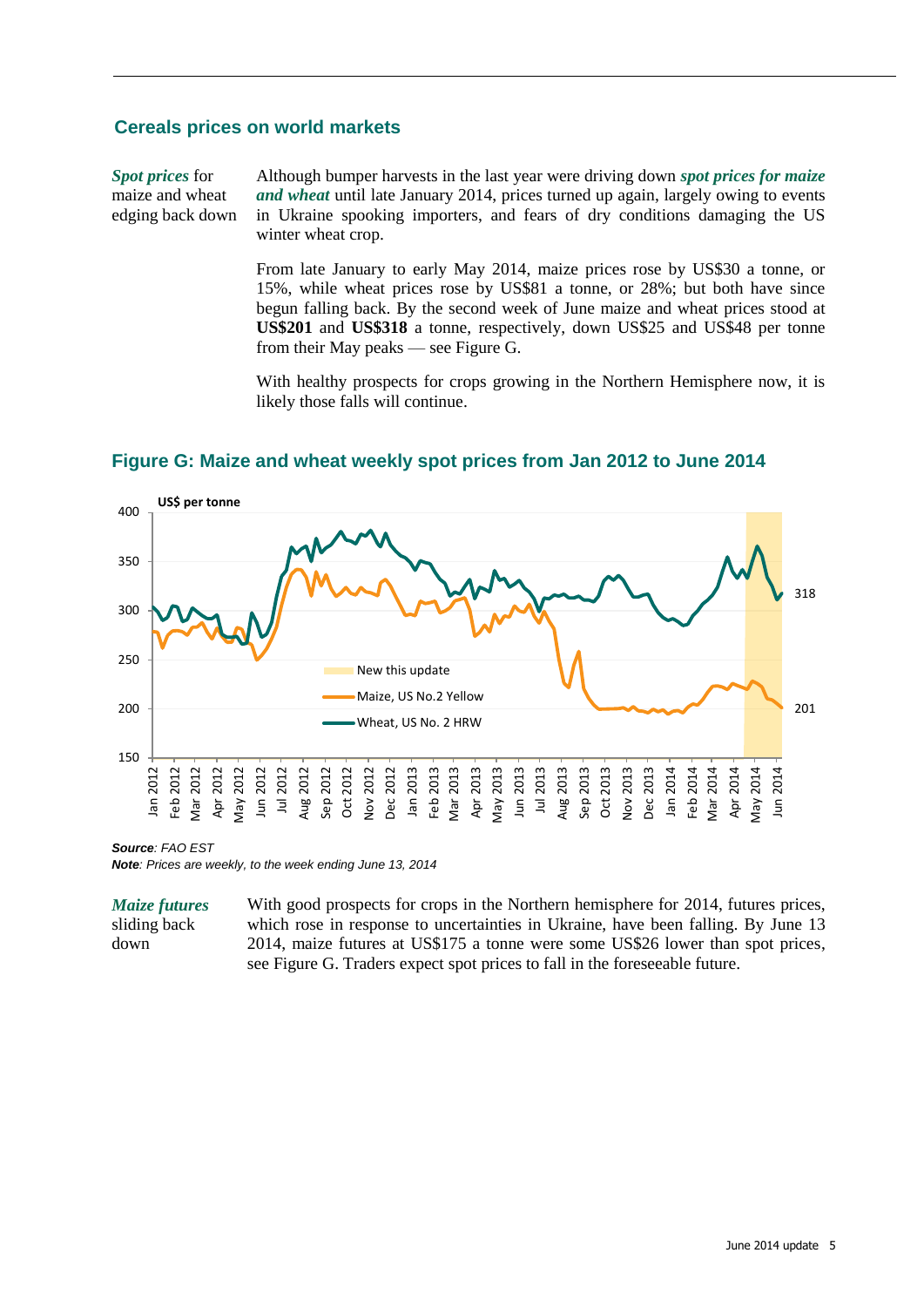

## **Figure H: Chicago (CBOT) Corn Futures: US cents/bushel, 12 months to June 13, 2014**

**Source**: BBC Market data. US\$/tonne added. **Note**: Shaded area represents new data for this update.

*Wheat futures* also falling *Wheat futures* which turned up sharply in late January, peaked in early May. They have since dropped, to reach US\$244 a tonne by the second week of June, putting them some US\$103 below spot prices: see Figure J. Traders expect a drastic fall in wheat prices when harvests in the near future come in.

#### **Figure H: Chicago (CBOT) Wheat Futures: US cents/bushel, 12 months to June 13, 2014**



**Source**: BBC Market data. US\$/tonne added**. Note**: Shaded area represents new data for this update.

*Rice prices* looking steady, major exporter prices converged

*Rice prices* are little changed since April. Prices offered by different exporters also remain around the same level, with exports of 25% broken grade from Thailand, Vietnam, and India selling for US\$353, US\$364, and US\$384 a tonne respectively by May/June: see Figure K.

Thai prices have been falling with the government selling off large amounts of their rice stores to raise funds to pay farmers owed under their paddy pledging scheme. The scheme, although suspended at the end of February 2014, has yet to reimburse many farmers<sup>2</sup>, and the government has continued to sell off rice stocks.

 $2$  On May 25 it was reported the Finance Ministry planned to borrow 80 billion Baht (about 2.5 billion US\$) to pay farmers within one month. See: Chantanusornsiri, W. May 25, 2014. B80bn to pay rice farmers. Bangkok Post. <http://www.bangkokpost.com/news/local/411615/b80bn-to-pay-rice-farmers>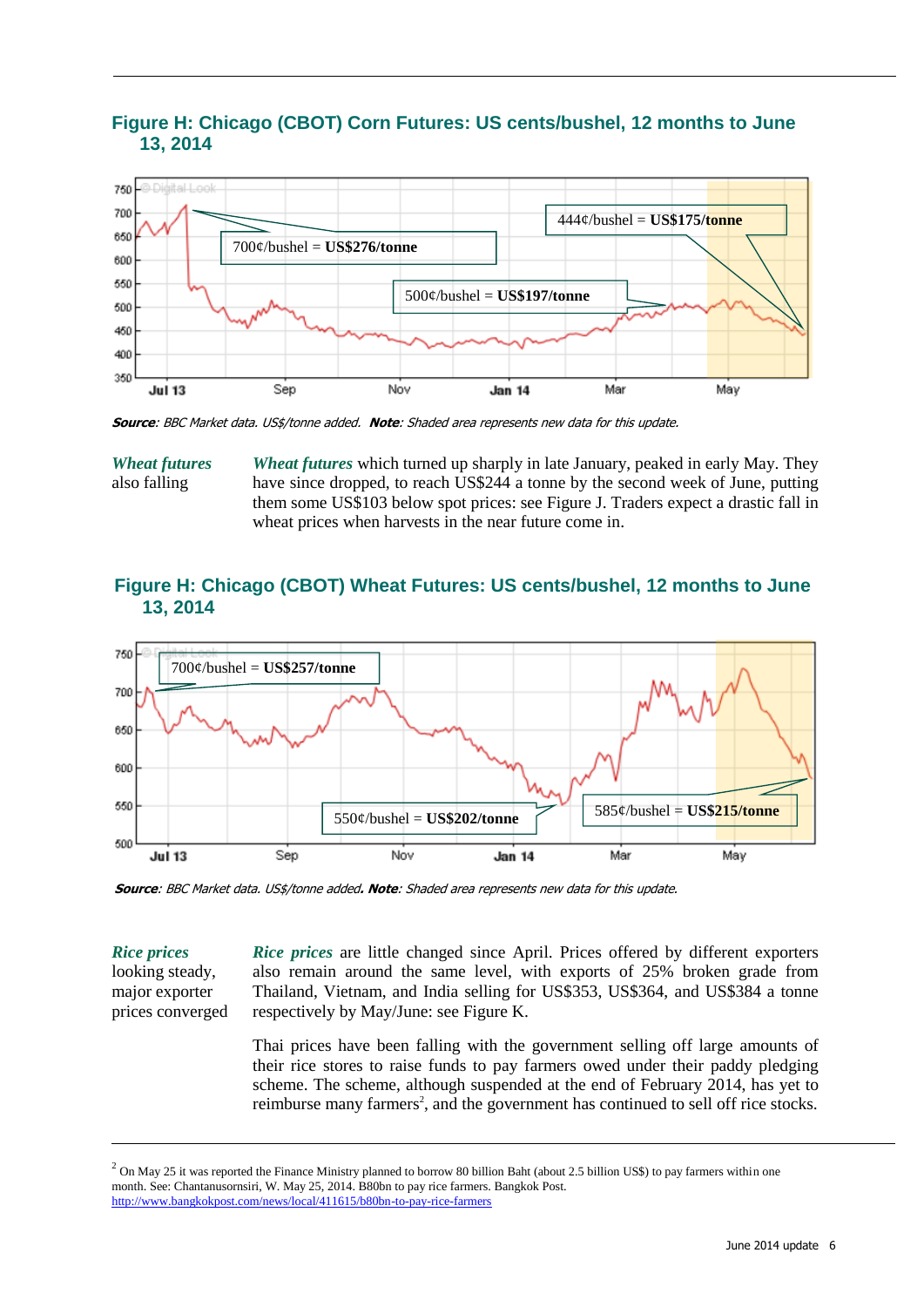

**Figure K: Rice prices, monthly averages, Jan 2012 to June 2014**

**Source:** Data from FAO GIEWS.

**Note**: Vietnam and India prices were not available for June. Thailand June figure only averages prices up to June 13<sup>th</sup> 2014

## <span id="page-8-0"></span>**Commodity indices**

Over last two years there is every sign that cereals prices are falling back to some new equilibrium where prices correspond to costs of production plus margins. So what has been happening to food prices in general, and indeed to commodity prices as a whole?

The FAO food price index has largely been falling in constant terms since early 2011. Similar to cereals prices, however, the index has not fallen back to the levels seen before the 2007/08 cereals price spike. By May 2014 the index was around 30% higher than in 2005-07, having peaked around 40% higher in late 2010, see Figure L.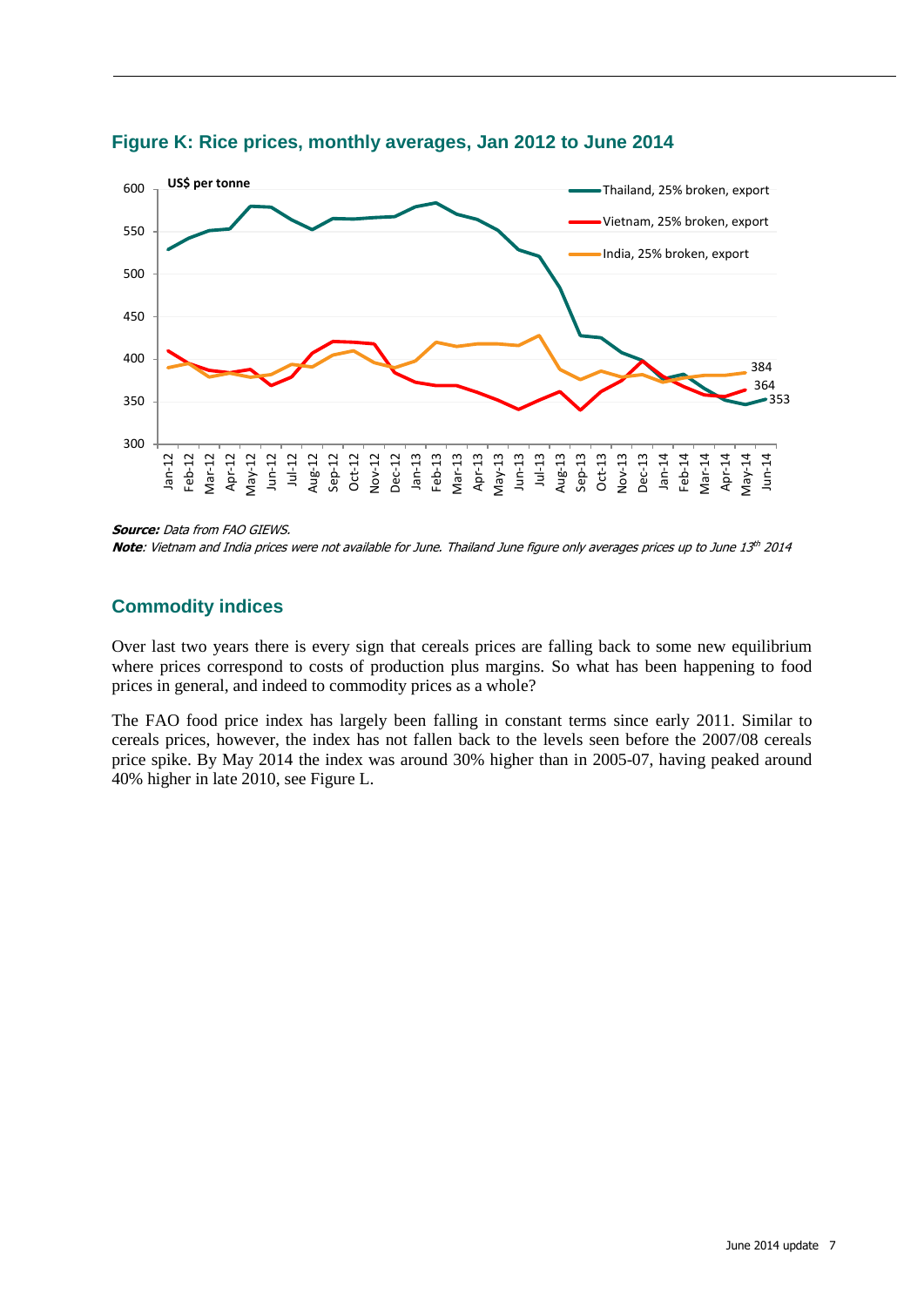

**Figure L: FAO food price indices, constant 2005/07, January 2007 to May 2014**

*Source: Data from FAO WFS, re-based so 2005 to 2007 = 100 for the index, and also in constant 2005/07 terms (implicit deflator from FAO WFS)*

The IMF's food price index, see Figure M, shows a similar pattern. Agricultural raw materials prices have seen relative stability for two years. The index for beverages, however, has been much less stable, with a sharp rise seen in first half of 2014.

The oil price index has been fluctuating for two years, but within a relatively narrow band. Metals prices have been falling now for most of the last three years.

Hence, with the exception of beverages, the overall view is of commodity prices becoming more stable in the last two years than they have been at any point since the mid-2000s.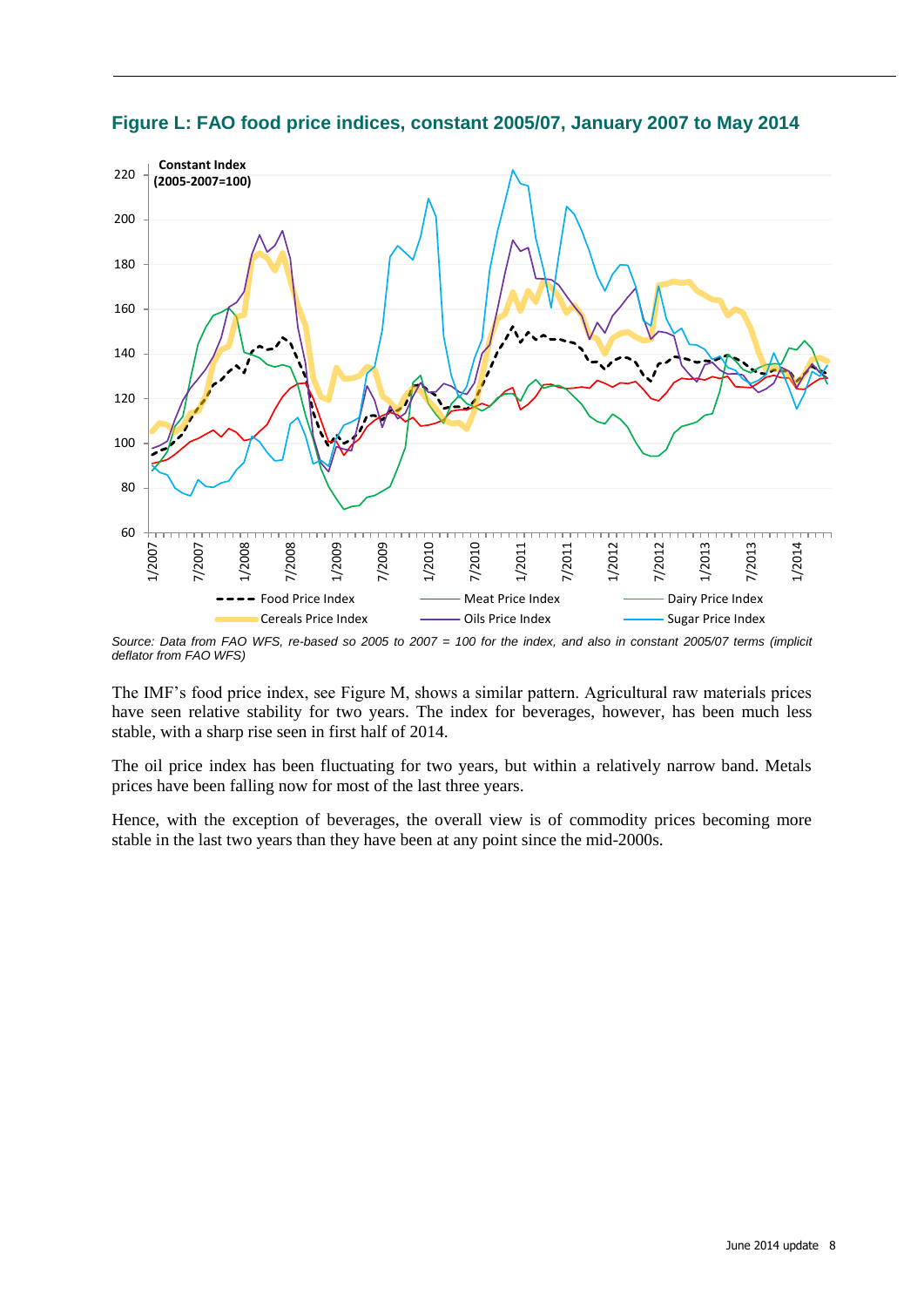

## **Figure M: IMF commodity price indices, constant 2005/07, January 2007 to May 2014**

*Source: Data from IMF, deflated by implicit price deflator from FAO WFS*

## <span id="page-10-0"></span>**Commentary**

It now seems that maize and wheat prices which rose in the first few months of 2014 have fallen back: adjusting to the shock of events in the Ukraine and the welcome news of rain in the US wheat belt. Futures prices suggest they are expected to fall further still by harvest time in the Northern Hemisphere.

The mild uncertainty created by these price rises is evaporating, so that the medium term trend identified in the **[Annual Review of 2013/14](http://www.odi.org/sites/odi.org.uk/files/odi-assets/publications-opinion-files/8976.pdf)** is confirmed. We argued that cereals prices may be reaching a new equilibrium following exceptionally turbulent years that began in 2007. They look to have almost adjusted to medium-term drivers that have raised prices, chief among them: increased demand for maize for ethanol in the US; a higher oil price; and rising farm labour costs, particularly in Asia.

Supply response in the medium-term to high prices after the shock of 2007/08, owing to harvest failures and policy actions, was (and continues to be) impressive.